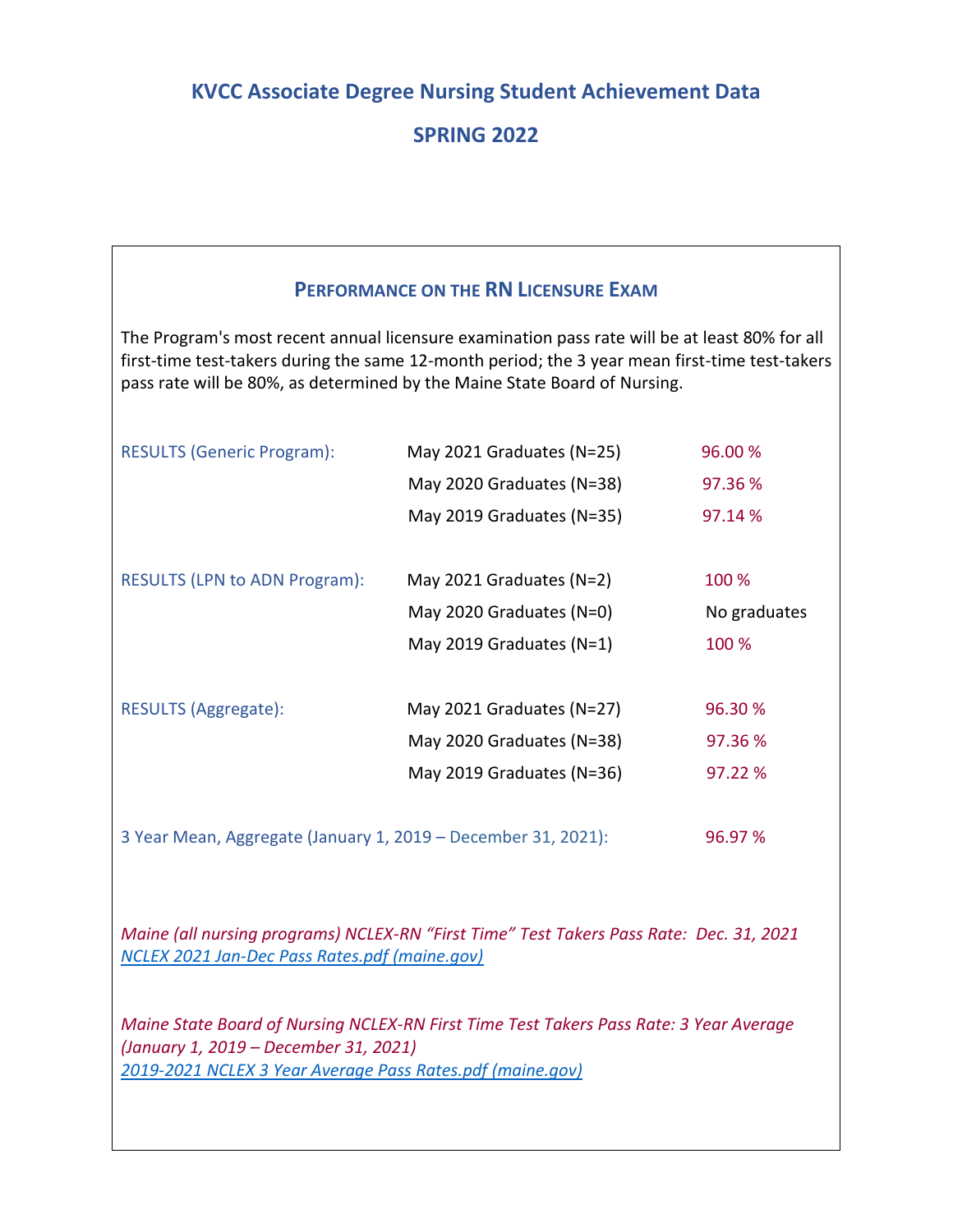### **NURSING PROGRAM COMPLETION RATES**

The Program's completion rate will be at least 70% in 100% (4 semesters) and 75% in 150% (6 semesters) of the determined time for the nursing program; the mean rate over a 3-year period will be at least 70% in 100% (4 semesters) and 75% in 150% (6 semesters).

### **RESULTS (Generic Program):**

Cohort Admitted Fall 2020 (N=38) / Expected Graduation Spring 2022 4 SEMESTERS: 84.21 % 6 SEMESTERS: Cohort Admitted Fall 2019 (N=40) / Expected Graduation Spring 2021 4 SEMESTERS: 60.00 % 6 SEMESTERS: 67.50 % Cohort Admitted Fall 2018 (N=38) / Expected Graduation Spring 2020 4 SEMESTERS: 94.74 % 6 SEMESTERS: 94.74 % Cohort Admitted Fall 2017 (N=39) / Expected Graduation Spring 2019 4 SEMESTERS: 89.75 % 6 SEMESTERS: 94.88 %

#### **RESULTS (LPN to ADN Program):**

LPN Cohort Admitted Fall 2020 (N=0) / Expected Graduation Spring 2022 LPN Cohort Admitted Fall 2019 (N=2) / Expected Graduation Spring 2021 4 SEMESTERS: 100.0 % 6 SEMESTERS: N/A LPN Cohort Admitted Fall 2018 (N=0) / Expected Graduation Spring 2020 LPN Cohort Admitted Fall 2017 (N=1) / Expected Graduation Spring 2019 4 SEMESTERS: 100.0 % 6 SEMESTERS: N/A

#### **RESULTS (Aggregate):**

| Cohort Fall 2020 (N=38)                                    | 4 SEMESTERS: 84.21 % | 6 SEMESTERS:         |
|------------------------------------------------------------|----------------------|----------------------|
| Cohort Fall 2019 (N=42)                                    | 4 SEMESTERS: 61.91 % | 6 SEMESTERS: 69.05 % |
| Cohort Fall 2018 (N=38)                                    | 4 SEMESTERS: 94.74 % | 6 SEMESTERS: 94.74 % |
| Cohort Fall 2017 (N=40)                                    | 4 SEMESTERS: 90.00 % | 6 SEMESTERS: 95.00 % |
| 3 Year Mean (Aggregate)<br>(Fall Cohorts 2017, 2018, 2019) | 4 SEMESTERS: 80.67 % | 6 SEMESTERS: 84.68 % |